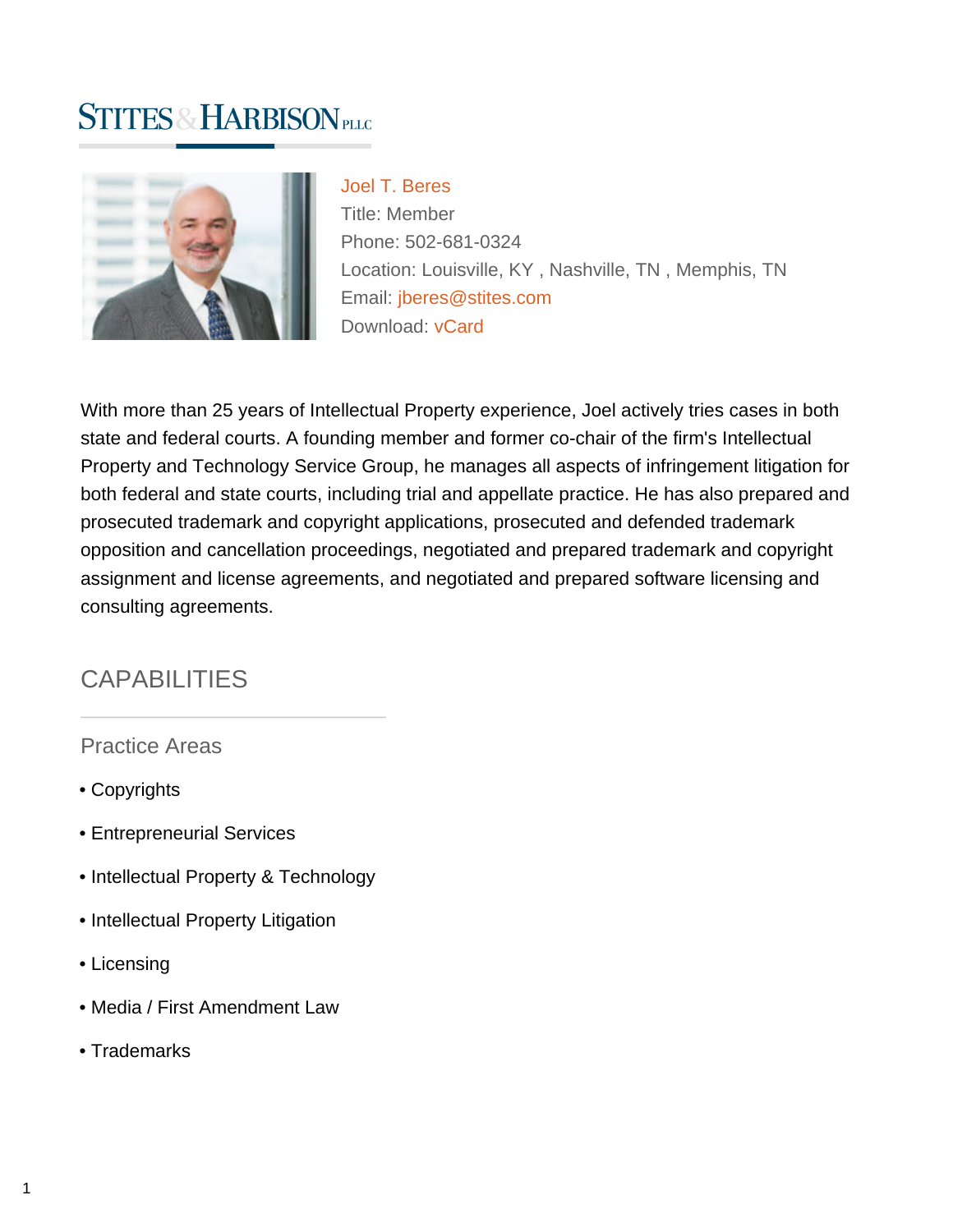# RECENT ASSIGNMENTS

- Successfully obtained judgment as a matter of law for non-infringement of patents in jury trial before the Eastern District of Texas
- Successfully defended software copyright and trademarks in Microsoft v. Eagle Computer Systems, Inc.
- Successfully enforced patent rights in GLW Incorporated v. Euphonix, Inc., intellectual property protection program
- Handled one of the biggest mark transfers ever for ELECTROLUX

#### BAR ADMISSIONS

- California
- Kentucky
- U.S. Court of Appeals for the 6th Circuit
- U.S. Court of Appeals for the 9th Circuit
- U.S. Court of Appeals for the Federal Circuit
- U.S. District Court for the Central District of California
- U.S. District Court for the Eastern District of Kentucky
- U.S. District Court for the Northern District of California
- U.S. District Court for the Southern District of California
- U.S. District Court for the Western District of Kentucky
- U.S. Supreme Court

#### RECENT NEWS, ARTICLES & SPEAKING ENGAGEMENTS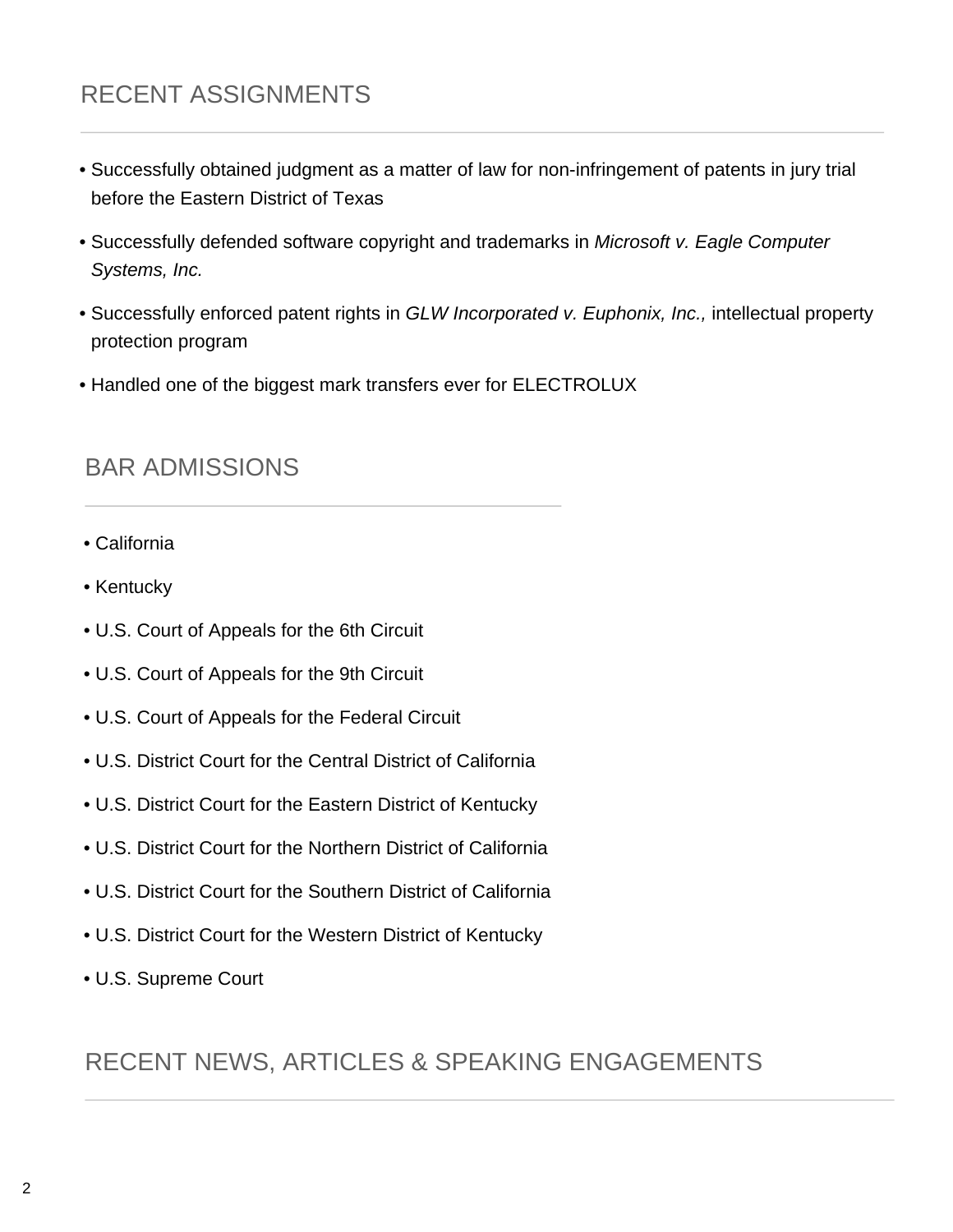- Dispute Counseling and Strategies Eleventh Annual Trademark Boot Camp, September 1, 2021
- Amazon Unveils Its Utility Patent Neutral Evaluation Procedure Stites & Harbison Client Alert, May 13, 2019
- Understanding Individual Property Rights and Avoiding Pitfalls in Your Practice Scaling Up Group Dental Symposium, November 14-16, 2018
- One Important Thing To Do Before You Ring In The New Year! with [Mari-Elise Paul](https://www.stites.com/attorneys/mari-elise-paul) Stites & Harbison Client Alert, December 28, 2017
- First Amendment Protects Trademark Owners from Government Censorship with [Alexandra](https://www.stites.com/attorneys/alexandra-mackay) [MacKay](https://www.stites.com/attorneys/alexandra-mackay) Stites & Harbison Client Alert, December 22, 2017
- SCOTUS and Patent Infringement: A Discussion of Recent Supreme Court Decisions Impacting Patent Litigation American Bar Association Section of Intellectual Property, June 20, 2017
- The Supreme Court Slants Toward Tam: Disparagement Clause Ruled Unconstitutional with [Mari-Elise Paul](https://www.stites.com/attorneys/mari-elise-paul) Stites & Harbison Legal Update, June 20, 2017
- Dispute Investigations: Private Investigations, Clearance Searches, Extensions of Time to Oppose, Defensive Application Filing, Examining the Potential for Oppositions or Cancellations and Multinational Portfolio Considerations American Intellectual Property Law Association (AIPLA) Trademark Boot Camp, Arlington, VA, June 8-9, 2017
- Supreme Court Says "You Buy It, You Own It" Stites & Harbison Legal Update, June 2, 2017
- BREAKING: Delay Doesn't Matter! The Supreme Court Holds Laches Doesn't Apply To Patent Infrin Stites & Harbison Legal Update, March 31, 2017
- The Supreme Court Redefines 'Exceptionality' and Lowers Bar Business Law Today, American Bar Association, Vol. 23, Issue 10, June 2014
- Supreme Court Issues Two Cases Controlling When Attorney's Fees May Be Awarded in Patent Suits Stites & Harbison Client Alert, April 29, 2014
- Protecting Trade Secrets Louisville Bar Association Annual Day Long IP Seminar, May 2004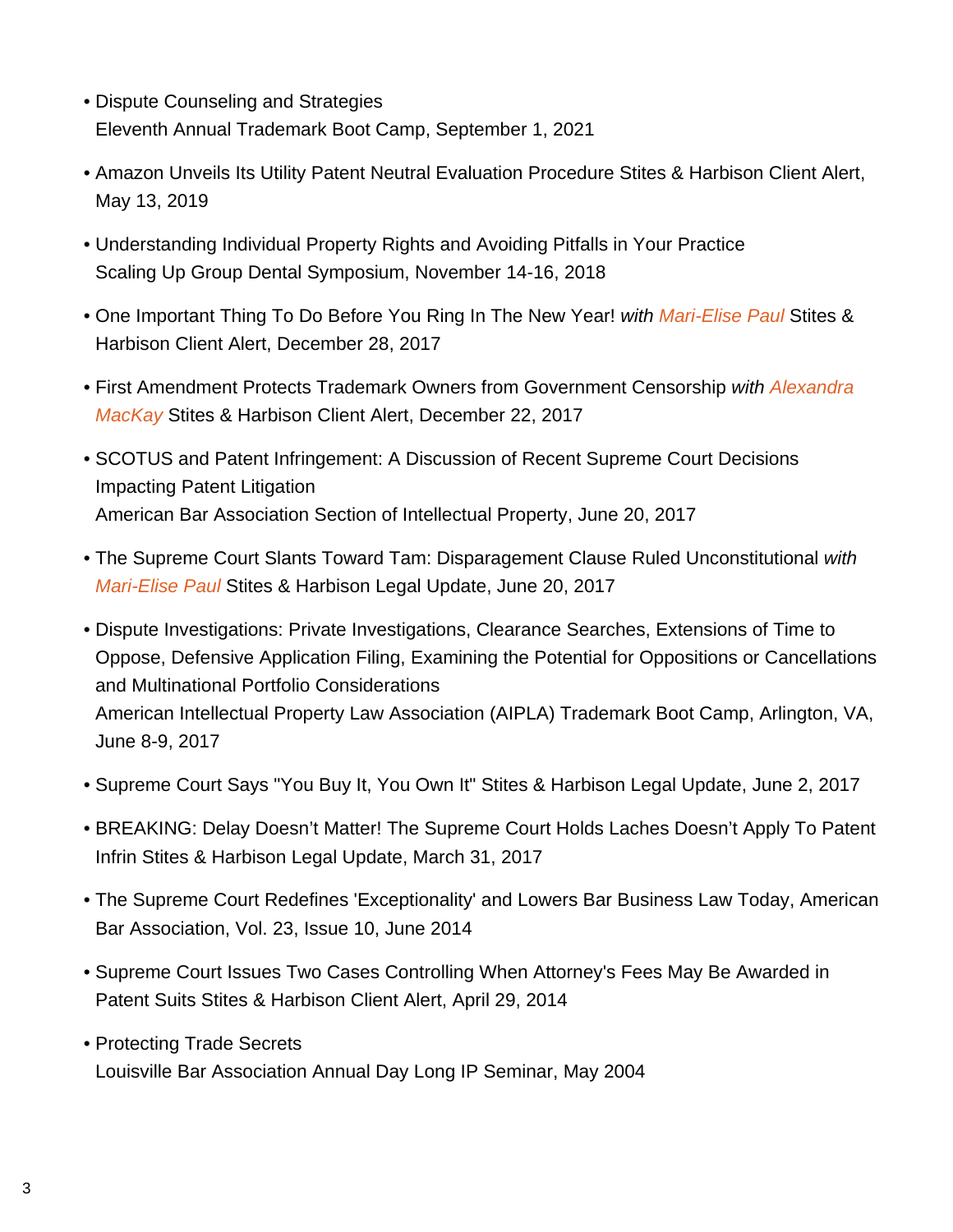- Trade Dress Protection Louisville Bar Association, September 2003
- A Bicycle Built for 1's and 0's: Telecommunications Convergence, Peer to Peer, and What is a Copy

Louisville Bar Association, May 2001

### FIRM LEADERSHIP

- Diversity Committee, Member
- Firm Recruiting Committee, Member
- Management Committee (2011-15)

## MEMBERSHIPS

- American Bar Association
- International Trademark Association
- Louisville Bar Association
- Federal Circuit Bar Association
- Kentucky Bar Association
- State Bar of California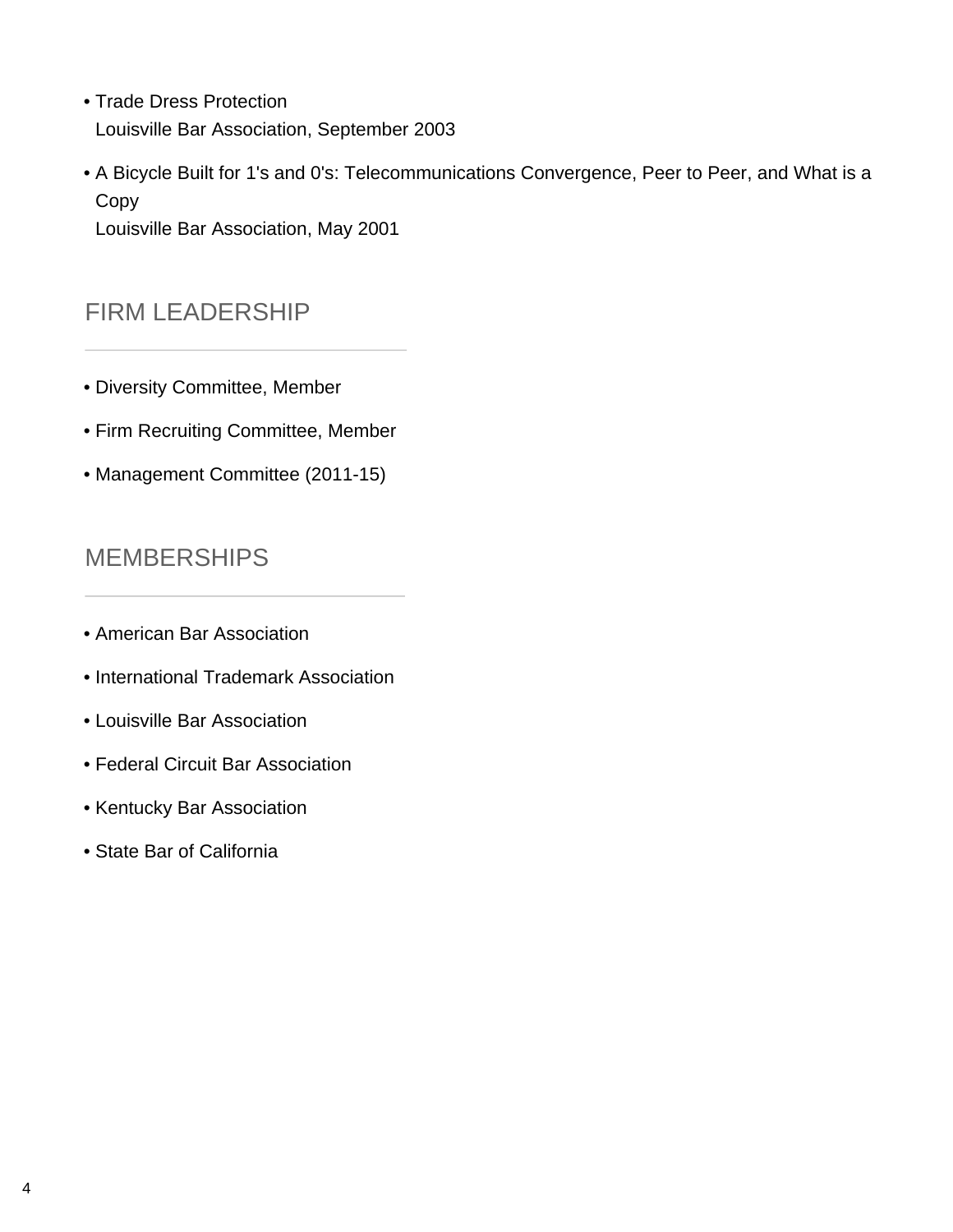## COMMUNITY INVOLVEMENT

- Stanford University Alumni Club in Louisville, Founding Member
- International Trademark Association, Board of Directors (2010-12)
- Kentucky Council on Economic Education Board of Directors, Former Member
- Walden School, former member of Board of Trustees (2008-11)
- St. Francis School, Board of Trustees (2010-17)

#### **EDUCATION**

University of California at Los Angeles J.D. 1986

Stanford University A.B., Economics and Public Policy 1983

- Ralph H. Foss Memorial Scholar

## MORE THAN STITES & HARBISON

Mr. Beres is active in the International Trademark Association leadership and served on its Board of Directors (2010-12) and was the Chair of Membership Services Committee (2008-09). He is a Davidson Fellow for Trademark Law at the Brandeis School of Law at the University of Louisville and is a founding member of the Stanford University Alumni Club in Louisville. He also served on the Board of Trustees of St. Francis High School (2010-14) and served on the Board of Directors of the Kentucky Council on Economic Education. Always the technophile, Mr. Beres enjoys tech gadgets and playing with the latest computer hardware and software. True to his Montana roots, he also enjoys fencing, but just the barbed wire variety.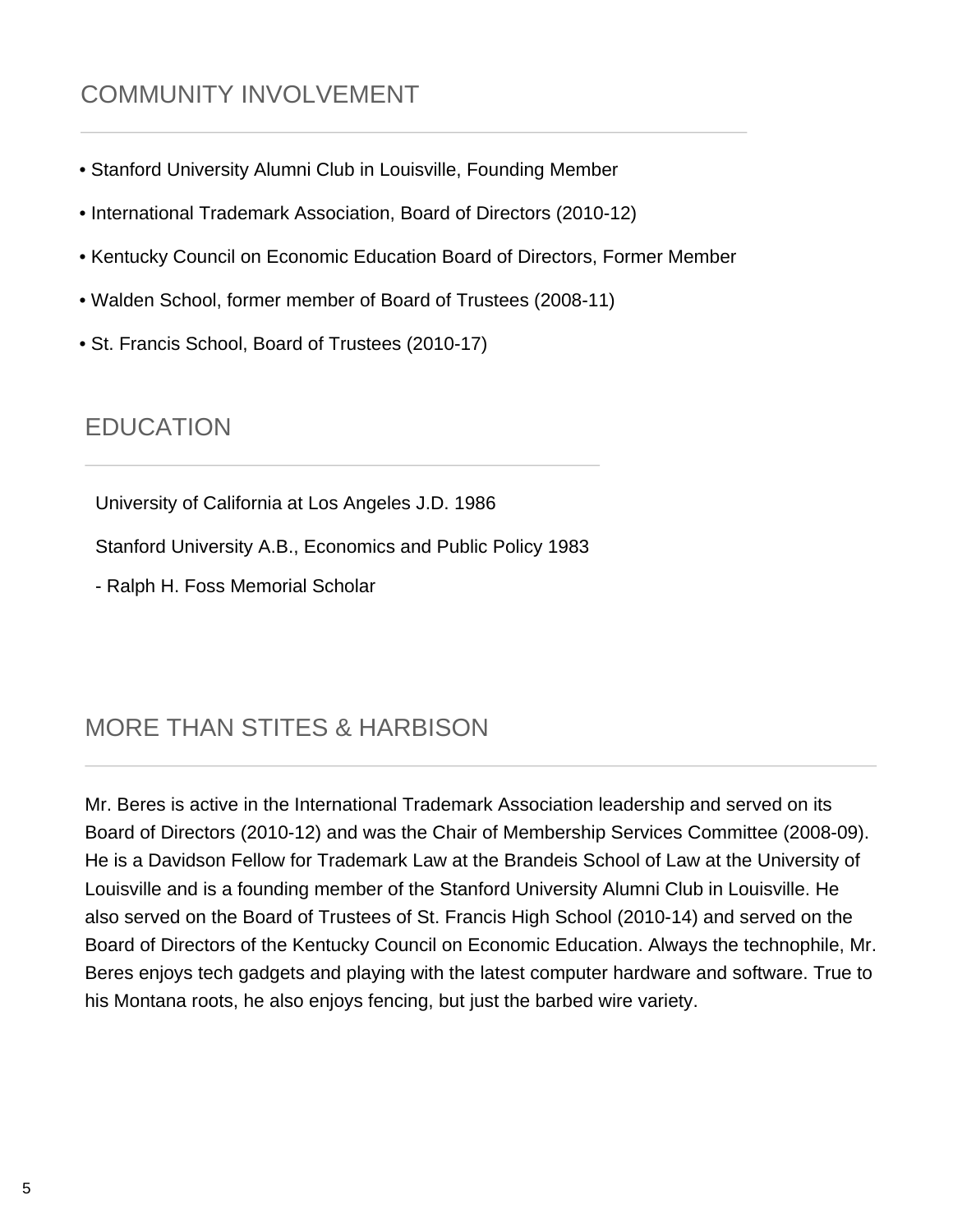## ACCOLADES

- Best Lawyers in America®, Copyright Law, Information Technology Law, Intellectual Property Litigation, Patent Litigation, Trade Secrets Law and Trademark Law (2001-22)
- Best Lawyers in America<sup>®</sup>, Louisville Area Lawyer of the Year in Litigation Patent (2021)
- Best Lawyers in America<sup>®</sup>, Louisville Area Lawyer of the Year in Litigation Intellectual Property (2020)
- Best Lawyers in America®, Louisville Area Lawyer of the Year in Copyright Law (2017, 2019)
- Best Lawyers in America<sup>®</sup>, Louisville Area Lawyer of the Year in Trademark Law (2018)
- Kentucky Super Lawyers® (2007-22)
- Kentucky Super Lawyers<sup>®</sup>, Top 50 Attorneys in Kentucky (2010-15, 2017)
- Chambers USA, "America's Leading Lawyers for Business," Intellectual Property (2013-22)
- Louisville Magazine's "Top Lawyers" for Copyright/Trademark Law and Information Technology Law (2013, 2016)
- Managing Intellectual Property, IP Stars (2013-22)